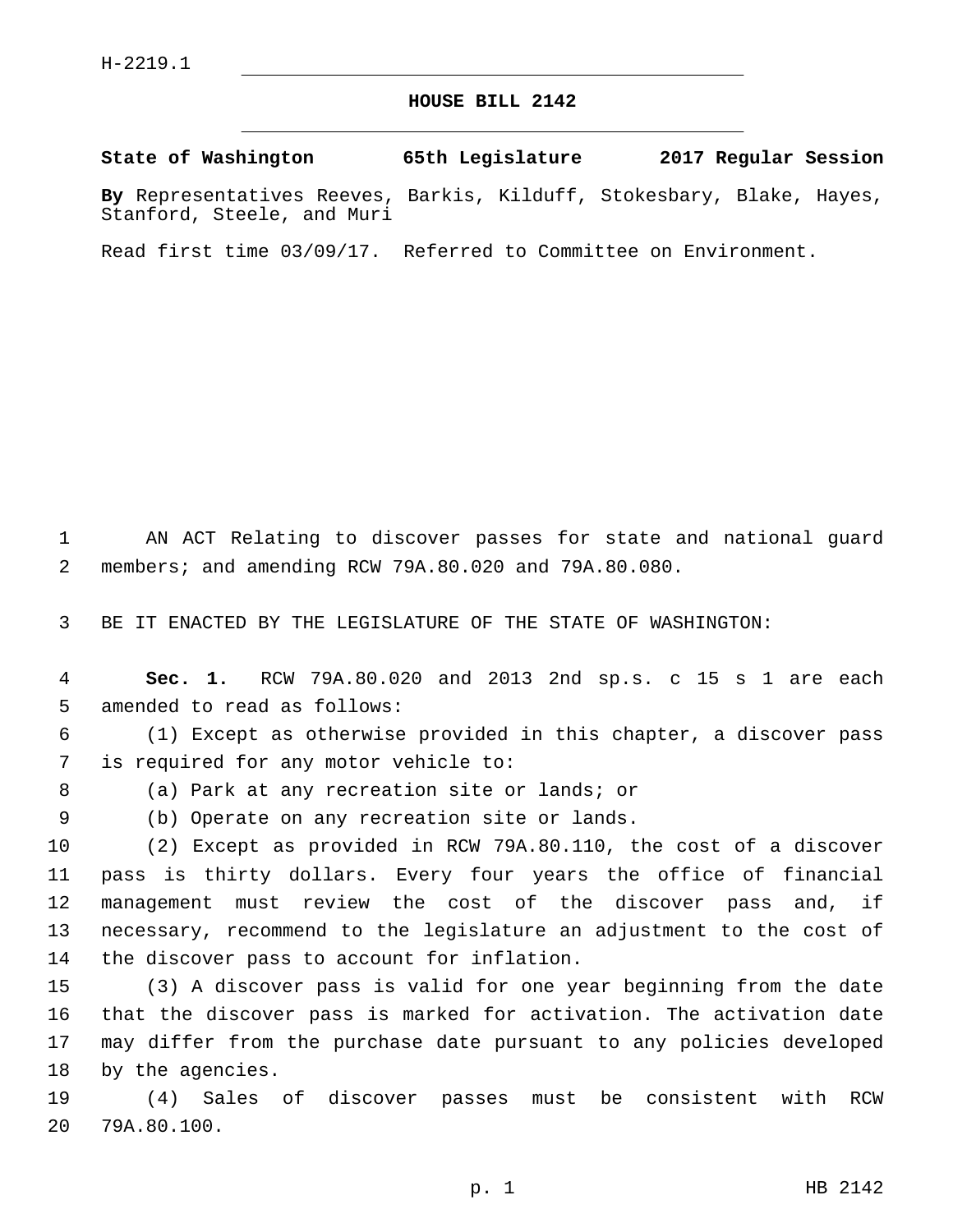(5) The discover pass must contain space for two motor vehicle license plate numbers. A discover pass is valid only for those vehicle license plate numbers written on the pass. However, the agencies may offer for sale a family discover pass that is fully transferable among vehicles and does not require the placement of a license plate number on the pass to be valid. The agencies must collectively set a price for the sale of a family discover pass that is no more than fifty dollars. A discover pass is valid only for use 9 with one motor vehicle at any one time.

 (6) One complimentary discover pass must be provided to a volunteer who performed twenty-four hours of service on agency- sanctioned volunteer projects in a year. The agency must provide vouchers to volunteers identifying the number of volunteer hours they have provided for each project. The vouchers may be brought to an 15 agency to be redeemed for a discover pass.

 (7) Upon request, an agency must provide one complimentary discover pass per year to a resident that is a member of the state guard or national guard, as those terms are defined in RCW 38.04.010, as long as the state guard or national guard member is:

 (a) An active full-time state guard or national guard employee; or

 (b) A state guard or national guard member whose status requires the state guard or national guard member to participate in drill training on a part-time basis.

 **Sec. 2.** RCW 79A.80.080 and 2013 2nd sp.s. c 15 s 3 are each 26 amended to read as follows:

 (1) A discover pass, vehicle access pass, or day-use permit must be visibly displayed in the front windshield, or otherwise in a prominent location for motor vehicles without a windshield, of any motor vehicle:30

(a) Operating on any recreation site or lands; or

(b) Parking at any recreation site or lands.32

 (2) The discover pass, the vehicle access pass, or the day-use 34 permit is not required:

 (a) On private lands, state-owned aquatic lands other than water access areas, or at agency offices, hatcheries, or other facilities 37 where public business is conducted;

 (b) For persons who use, possess, or enter lands owned or managed by the agencies for nonrecreational purposes consistent with a